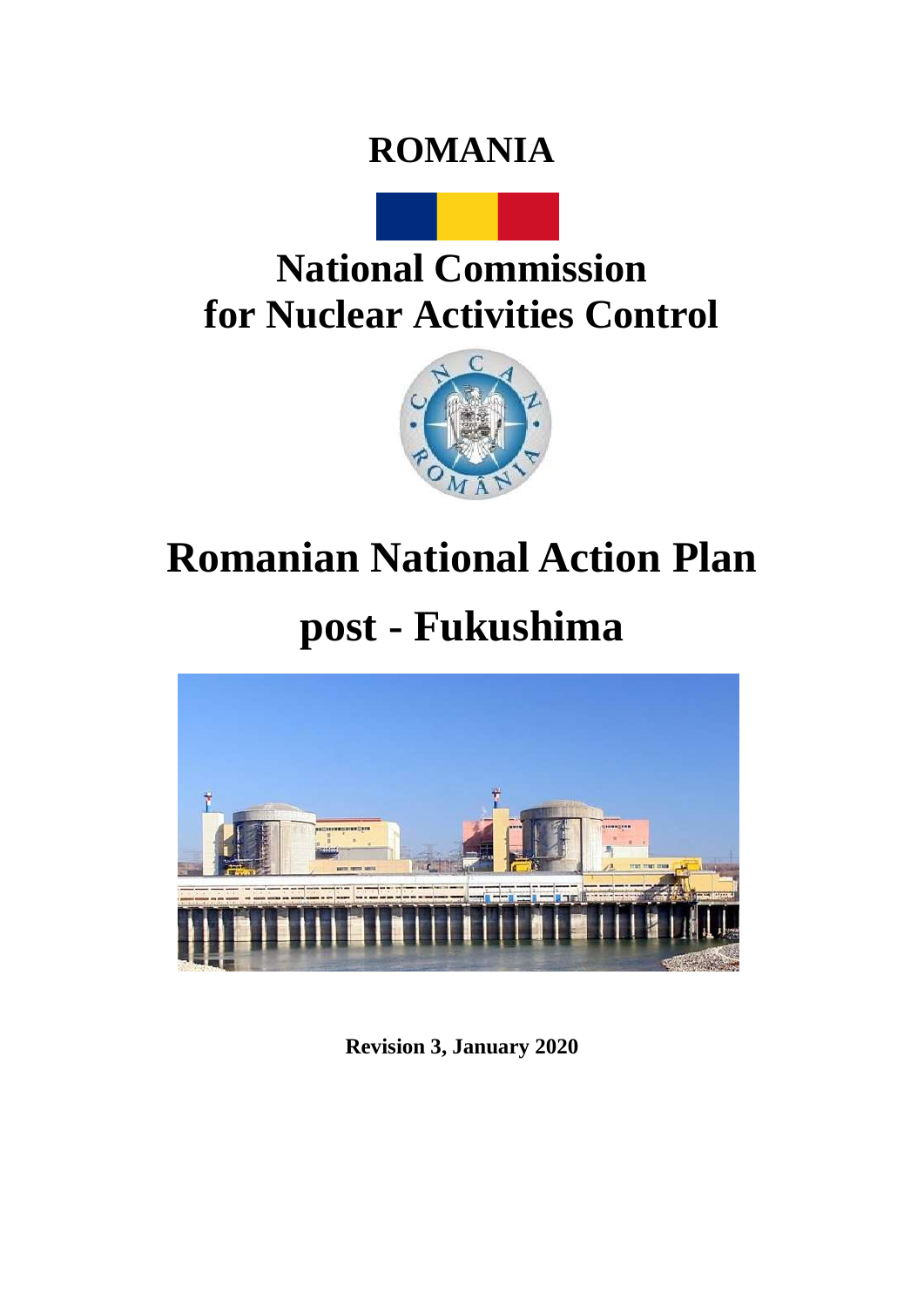#### **Table of Contents**

| Annex – Romanian Action Plan post-Fukushima - Summary of improvement activities 7 |  |
|-----------------------------------------------------------------------------------|--|
|                                                                                   |  |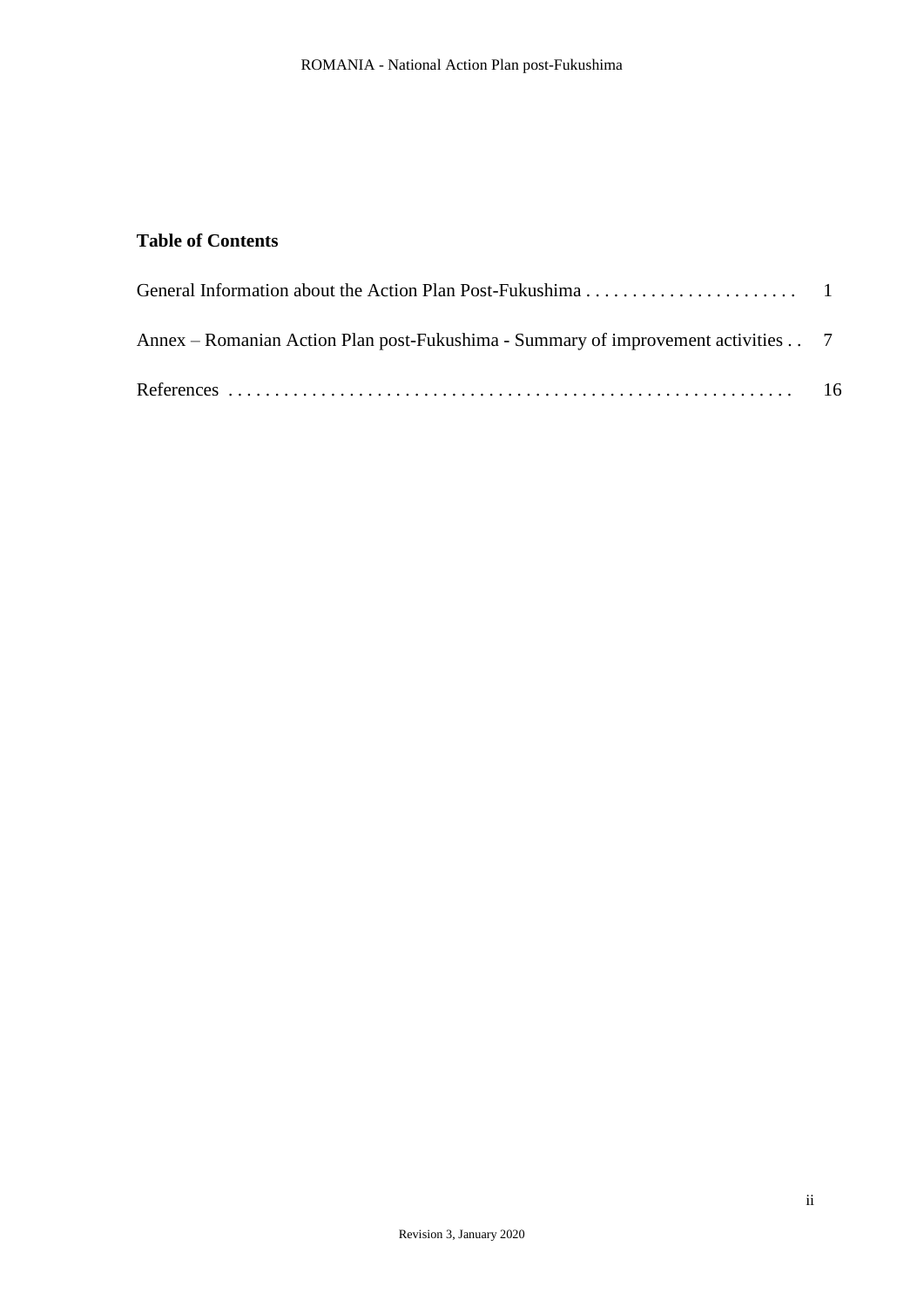#### **GENERAL INFORMATION ABOUT THE ACTION PLAN POST-FUKUSHIMA**

Following the Fukushima Daiichi accident occurred in March 2011, the Romanian authorities and the nuclear industry performed reassessments of nuclear safety and emergency preparedness arrangements and implemented improvements, in line with the international efforts in this direction.

There are currently several public reports (listed in the References) which document the actions taken by the National Commission for Nuclear Activities Control (CNCAN) and Cernavoda Nuclear Power Plant (NPP) to take account of the lessons learned from the Fukushima accident.

A national action plan has been developed for bringing together the actions identified from regulatory reviews, self-assessments, peer-reviews and generic recommendations at international level. This action plan, presented in the annex to this report, has been elaborated by CNCAN, based on the safety reviews performed after the Fukushima accident, taking account of the guidance provided by ENSREG. The action plan was issued for the first time in December 2012 and has been reviewed and revised in December 2014, in December 2017 and in January 2020, respectively.

CNCAN has been monitoring the licensee's progress in the implementation of the planned improvements and continues to perform safety reviews and inspections to ensure that all the opportunities for improvement are properly addressed taking account of the lessons learned from the Fukushima accident.

All the most important safety-related upgrades have been implemented.

The revision 3 of the action plan reflects the situation as of December 2019. The action plan is reviewed annually by CNCAN to verify the progress with its implementation and revised, as necessary, to reflect any relevant new information and developments.

On the overall, it can be concluded that Romania has made good progress in the implementation of regulatory framework improvements and design upgrades to take account of the lessons learned from the Fukushima accident and improve the nuclear safety of the Cernavoda NPP.

Other significant updates for the last reporting period, that are worth of being mentioned in relation to the implementation of improvement actions based on lessons learned from the Fukushima accident, are provided as follows.

#### Follow-up IRRS

In October 2017, CNCAN received a follow-up IRRS. The IRRS team found that Romania had systematically addressed the findings made by the previous mission, implementing most of its recommendations and addressing the lessons learned from the 2011 Fukushima Daiichi accident. The follow-up IRRS report has been made public on the IAEA website: [https://www.iaea.org/sites/default/files/documents/review-missions/irrs\\_follow](https://www.iaea.org/sites/default/files/documents/review-missions/irrs_follow-up_mission_rep_romania_2017.pdf)[up\\_mission\\_rep\\_romania\\_2017.pdf](https://www.iaea.org/sites/default/files/documents/review-missions/irrs_follow-up_mission_rep_romania_2017.pdf) .

The IRRS team noted that significant progress has been made in many areas. Specifically, 30 out of 34 recommendations and all 18 suggestions were closed. During the follow-up mission, the IRRS team developed 8 new recommendations and 4 new suggestions.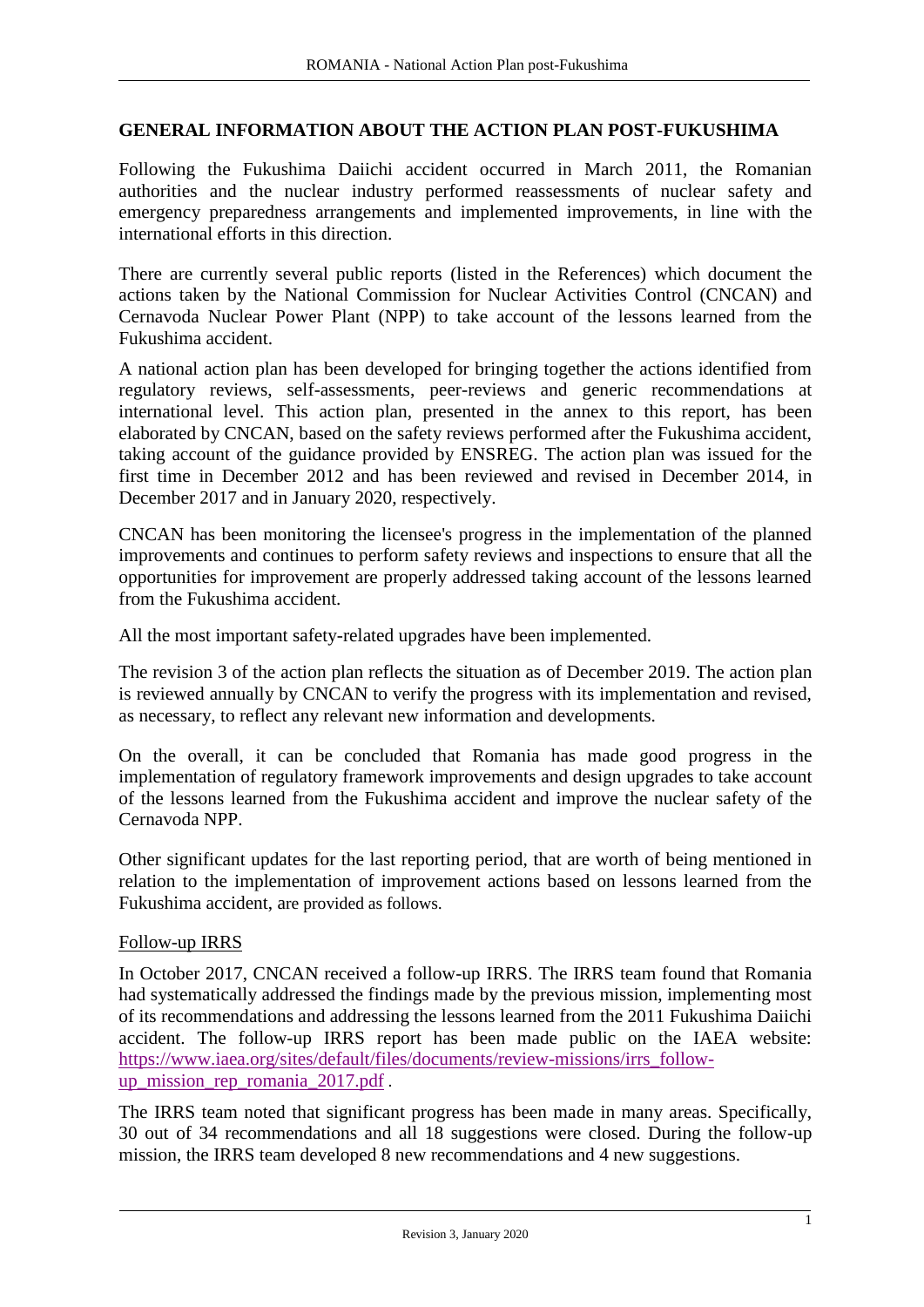Also, the IRRS team noted that the Romanian Government showed a strong commitment to nuclear safety and improvement of regulatory control of the nuclear sector including;

- Approval of the National Strategy on Nuclear Safety and Security (NSNSS);
- Advanced the revision of the national strategy for radioactive waste and nuclear spent fuel management;
- Significant progress in the amendment of the Law 111/1996 to implement the BSS Directive:
- Commitment to ensuring an appropriate level of human resources to CNCAN when the Law 111 has been amended;
- Plans to significantly increase the CNCAN operational budget starting at the 2018 state fiscal year.

In several areas of regulatory responsibility, CNCAN has made significant progress from the previous IRRS mission. The IRRS team highlighted the following:

- Initiated, led or coordinated many initiatives related to the NSNSS;
- Progressed the implementation of the graded approach throughout its programs;
- Continued to develop regulations and guidance for authorizations, and internal procedures for review, assessment, and inspections;
- Advanced its capabilities to respond to nuclear and radiological emergencies;
- Adequately addressed the TEPCO Fukushima Daiichi response plan.

The IRRS team also noted that in spite of all the improvement work carried out by CNCAN, many tasks were not completed due to resource constraints. It was expected that the actions initiated by the Government to increase resources for CNCAN, will support the prompt completion of these tasks.

As a result, the organizational structure of CNCAN was modified in 2018 to allow for the increase in staffing. Several recruitment campaigns have been conducted and additional staff was hired.

However, efforts are still ongoing to staff all the available technical positions with personnel having adequate educational background, experience and qualifications, that is relevant for the nuclear safety regulatory work and to improve staff retention.

#### Developments of the regulatory framework

New regulations have been issued that take account of the lessons learned from the Fukushima Daiichi accident. The most relevant are:

- NSN-18 Nuclear safety requirements on event reporting and analysis and on the use of operating experience feedback for nuclear installations (2017);
- NSN-21 Fundamental nuclear safety requirements for nuclear installations (2017);
- NSN-23 Regulation on the training, qualification and authorization of nuclear installations personnel with nuclear safety related jobs (2017);
- NSN-24 Regulation on the deterministic nuclear safety analyses for nuclear installations (2019);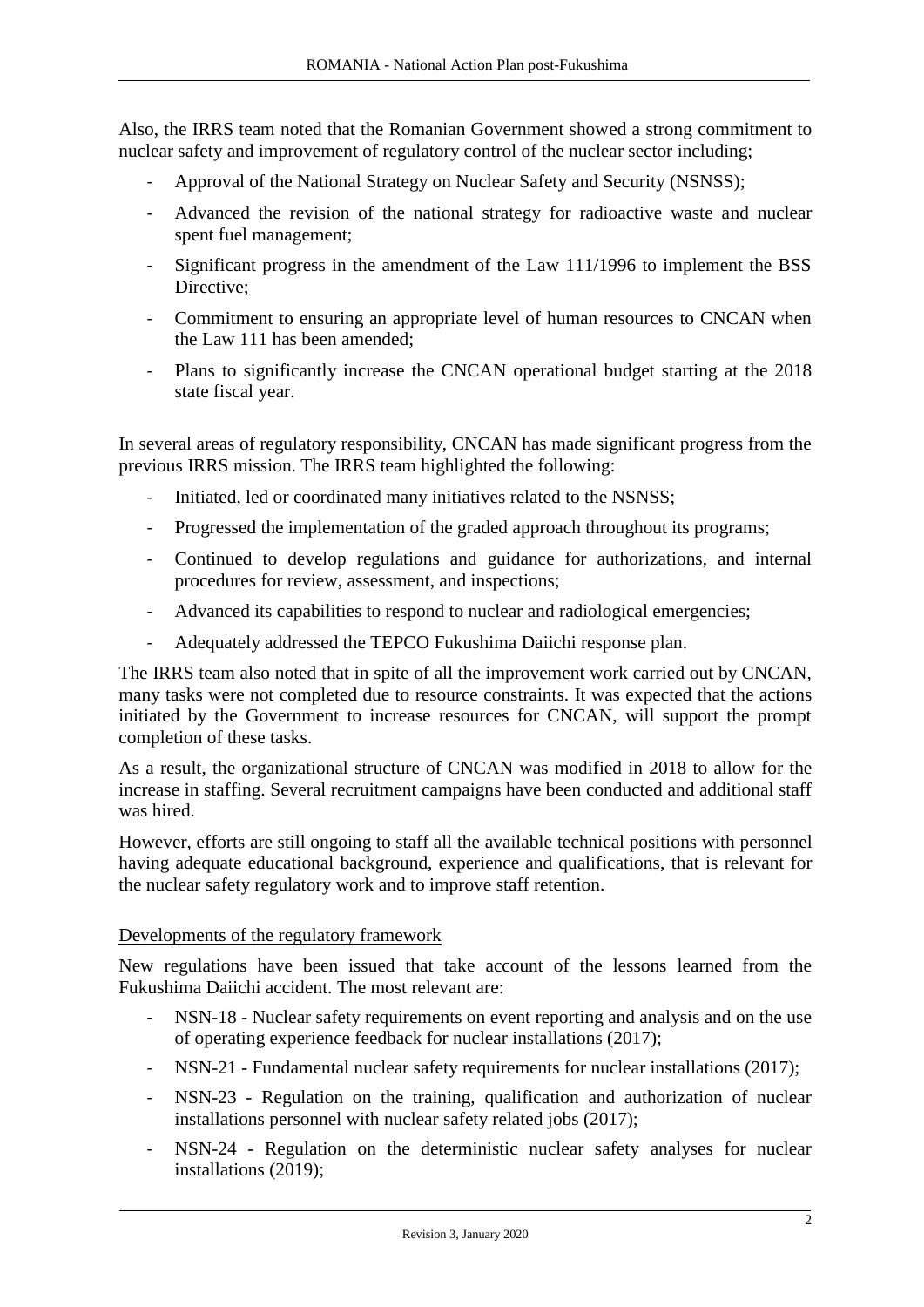- NSN-26 Regulation on interfaces between nuclear safety, radiological safety, physical protection, protection against cyber threats, and the control of nuclear safeguards (2019);
- GSN-03 Guide on fulfilling the overall nuclear safety objective set in the fundamental nuclear safety requirements for nuclear installations (2018);
- GSN-09 Guide on the development and assessment of nuclear safety culture (2019);
- Basic Requirements on Radiological Safety (BRRS, 2018);
- Regulation on the management of emergency situations specific to nuclear or radiological risk (2018);
- Regulation on the prevention, preparedness and response in case of emergency situations for the emergency preparedness categories I, II and III (2018);
- Regulation on the prevention, preparedness and response in case of emergency situations for the emergency preparedness categories IV and VI (2018).

CNCAN has established new quantitative nuclear safety objectives in the regulation NSN-21 and in the regulatory guide GSN-03.

The regulation NSN-21, issued for transposing the Council Directive 2014/87EURATOM of 8 July 2014 amending Directive 2009/71/EURATOM establishing a Community framework for the nuclear safety of nuclear installations, includes the following requirements:

"*Art. 4. – (1) The general nuclear safety objective that shall be observed in the design, siting, construction, commissioning, operation and decommissioning of a nuclear installation is to reduce at the minimum the risks associated with the exposure to ionizing radiation for the personnel, population and the environment.* 

*(2) The license holder, respectively the applicant for a license, shall take all the reasonable measures possible from technical point of view and practicable for the prevention of events which may lead to the exposure of the personnel, of the population and of the environment in excess of the limits established in the legislation. Also, all the reasonable measures, possible from technical point of view and practicable shall be taken for the limitation of the consequences of nuclear accidents, for the situations where such events may occur.* 

*(3) For the purpose of fulfilling the general nuclear safety objective, the nuclear installations shall be designed, sited, constructed, commissioned, operated and decommissioned with the objective of preventing accidents and, should an accident occur, mitigating its consequences and avoiding:*

*a) early radioactive releases that would require off-site emergency measures without sufficient time to implement them;*

*b) large radioactive releases that would require protective measures that could not be limited in area or time.* 

*(4) The requirements established in paragraph (3) apply to nuclear installations at their first license for the phases of design, siting, construction and installation.*

*(5) The requirements established in paragraph (3) shall be used as a reference for the timely implementation of reasonably practicable safety improvements to nuclear installations already existing at the time of the entering into force of this regulation, including in the framework of their periodic safety review.*"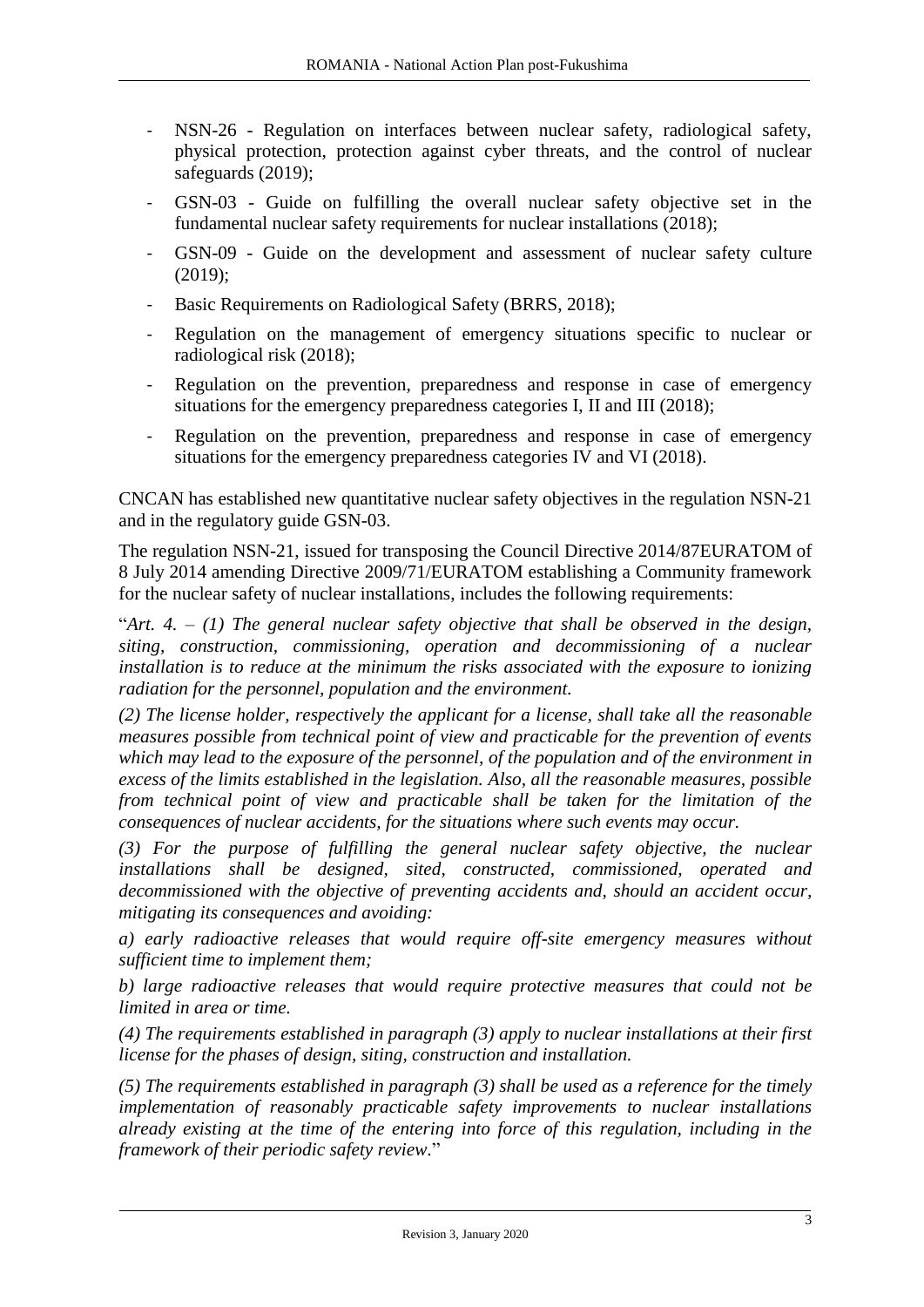The regulatory guide GSN-03, issued in December 2018 for facilitating the understanding and application of the requirements in article 4 of the regulation NSN-21, recommends the use of the following quantitative nuclear safety objectives:

*a) Frequency of releasing into the environment a quantity of radioactive material that would require the temporary evacuation of the population from the vicinity of the nuclear site, quantified as the sum of the frequencies of all accident sequences with the source term higher than 1000 TBq of Iodine-131, to be less than 1E-5 / year. This quantitative objective aims at avoiding early releases of radioactive materials, which would require off-site emergency response measures without sufficient time to implement them. For accident sequences for which the source terms exceed 1000 TBq of Iodine-131, it should be demonstrated that the emission of radioactive material cannot occur in such a short time that it does not allow the population to be evacuated from the vicinity of the site.* 

*b) Frequency of releasing into the environment a quantity of radioactive material that would require relocation of the population near the site, quantified as the sum of the frequencies of all accident sequences with the source term higher than 100 TBq of Cesium-137, to be less than 1E-6 / year. This quantitative objective aims at avoiding large releases of radioactive materials which would require protection measures that cannot be limited in space or time.* 

*c) The cumulative frequency of all accident sequences that can lead to effective doses higher than 100 mSv in the first 7 days, for which the population in the vicinity of the nuclear facility is required to be evacuated in accordance with the generic criteria of the Regulation of Emergency Situations Management for nuclear or radiologic risk, to be less than 1E-5 / year.* 

*d) The cumulative frequency of all accident sequences that can lead to effective doses higher than 100 mSv in the first year, for which temporary relocation of the population located near the site is required according to the generic criteria of the Regulation of Emergency Situations Management for nuclear or radiologic risk, to be less than 1E-6 / year.* 

In order to assess the fulfillment of the quantitative nuclear safety objectives, deterministic and probabilistic nuclear safety assessments are being further developed and revised, in accordance with the requirements and recommendations in the applicable CNCAN regulations, regulatory guides and internationally recognized standards and best practices. The analyses are required to cover all operational modes of the nuclear installation and to take into account all internal and external initiating events relevant to the installation and to the site. Both design basis accidents as well as the design extension conditions, including severe accidents, are considered in the analyses. Accident scenarios affecting several nuclear installations located on a common site are also considered.

#### Design improvements

Cernavoda NPP has continued upgrading the safety of its operating units, taking account of the latest standards, available operational experience feedback and the results of research and development activities.

In addition to the design improvements already mentioned in the previous reports post-Fukushima, measures have been taken to enhance the capability for monitoring plant parameters in severe accident conditions. Examples include:

- elevation of the Dousing Level Measurement Loops (belonging to the Emergency Core Cooling System) in order to avoid its unavailability in case of reactor building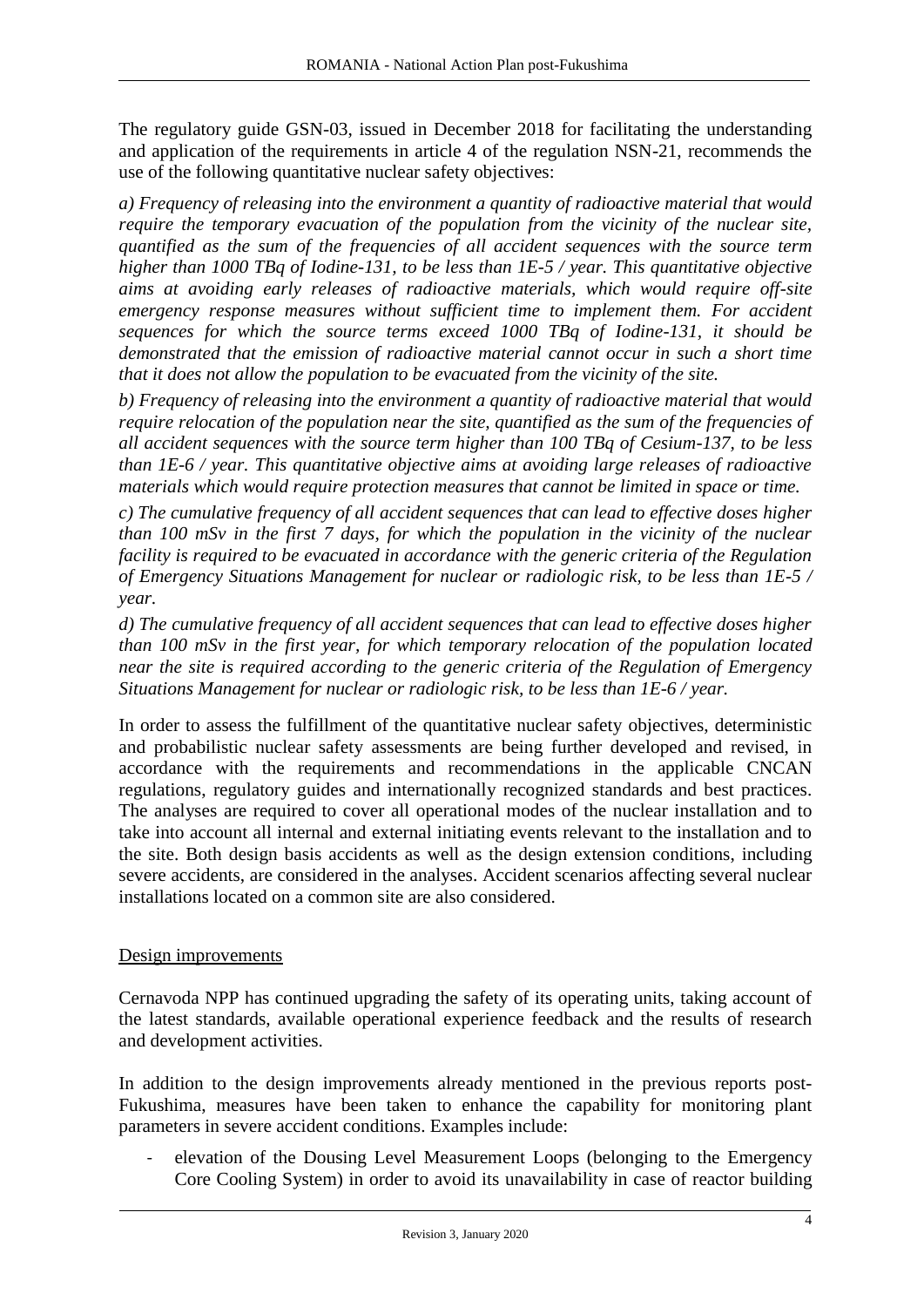flooding due to beyond (extended) design basis accident;

- qualification of the PHT (Primary Heat Transport) Headers Pressure Loops for Earthquake and Severe Accident Conditions and installing Pressure Indicators in SCR (Secondary Control Room); these indications are used for subcooling margin monitoring for SAMG (Severe Accident Monitoring Guidelines).

#### Improvements of accident management and emergency preparedness and response

CNCAN has continued to perform plant inspections on the procedures, training, equipment and resources available for responding to transients, accidents and emergency situations.

All the licensee's procedures for responding to anticipated operational occurrences and accidents, as well as the severe accident management guidelines, have been systematically reviewed and revalidated during the period 2017 – 2018. The review and revalidation confirmed the adequacy of the procedures and allowed for the identification and subsequent implementation of improvements in the logistics of the response to abnormal events.

To improve the training of operators and other categories of plant personnel, work has started to enhance the full-scope simulator to include severe accident simulation capabilities, augmented with 2D and 3D animated, interactive visualizations of the reactor and containment building to provide trainees with further insights into the behaviour of the plant during severe accident scenarios.

In 2018, CNCAN has revised and updated the regulatory requirements on emergency preparedness and response, in accordance with the international standards and European directives.

In the last 3 years, Cernavoda NPP has revised the On-site Emergency Plan, in order to:

- define the emergency planning zones and distances in accordance with the current IAEA standards;
- introduce information about resources needed to support the on-site emergency response during the first 72 hours of an emergency;
- introduce information regarding the emergency equipment and facilities provided by Cernavoda NPP to support the off-site emergency response;
- introduce events that affect both units on the site:
- update protective actions if the projected dose exceeds the generic criteria.

Other relevant improvements in the area of emergency preparedness and response, implemented by Cernavoda NPP, include the following:

- Development of a software application for dose assessment for the intervention team members in case of severe accident;
- Supplemented the communication groups by the TETRA radio stations with a dedicated group for the monitoring teams;
- Concluded a contract for psychological counseling and psychotherapy services in case of emergency in order to provide psychological support to the intervention team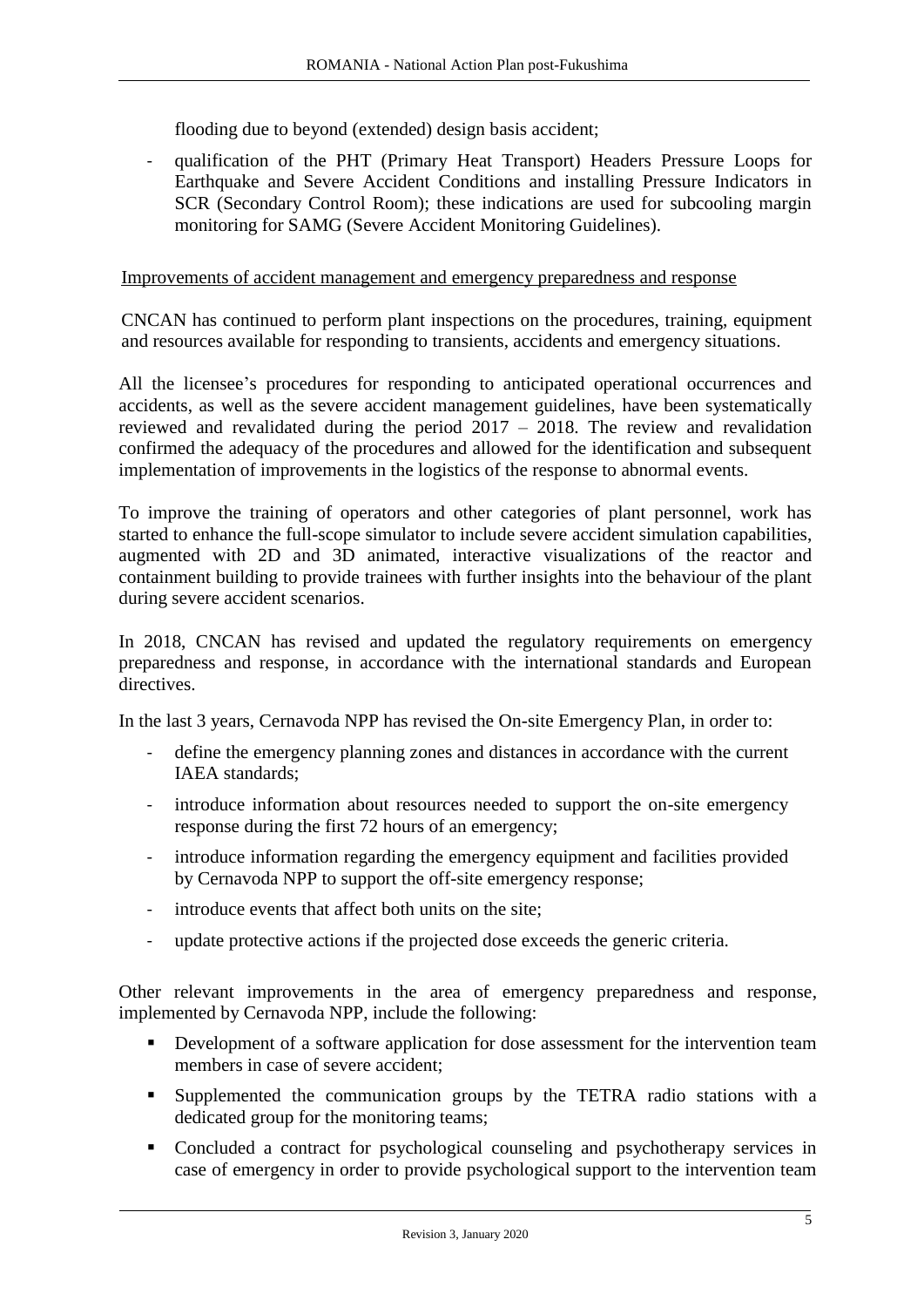members;

- Voice recorders in the On-site Emergency Control Center and the Off-site Emergency Control Center are in process of being procured, in order to record phone calls and verbal communication made during the emergency situations;
- Structural improvements to the On-site Emergency Control Center and the Off-site Emergency Control Center have been performed;
- The Diesel Generator for the fridge and cooking equipment in the canteen in the plant Campus is in process of being procured, in order to provide an auxiliary electrical power supply in the emergency food storage area.

Also, the emergency exercises carried out in the last 5 years at Cernavoda NPP have systematically included severe accident scenarios initiated by extreme external events, using lessons learned from the Fukushima accident.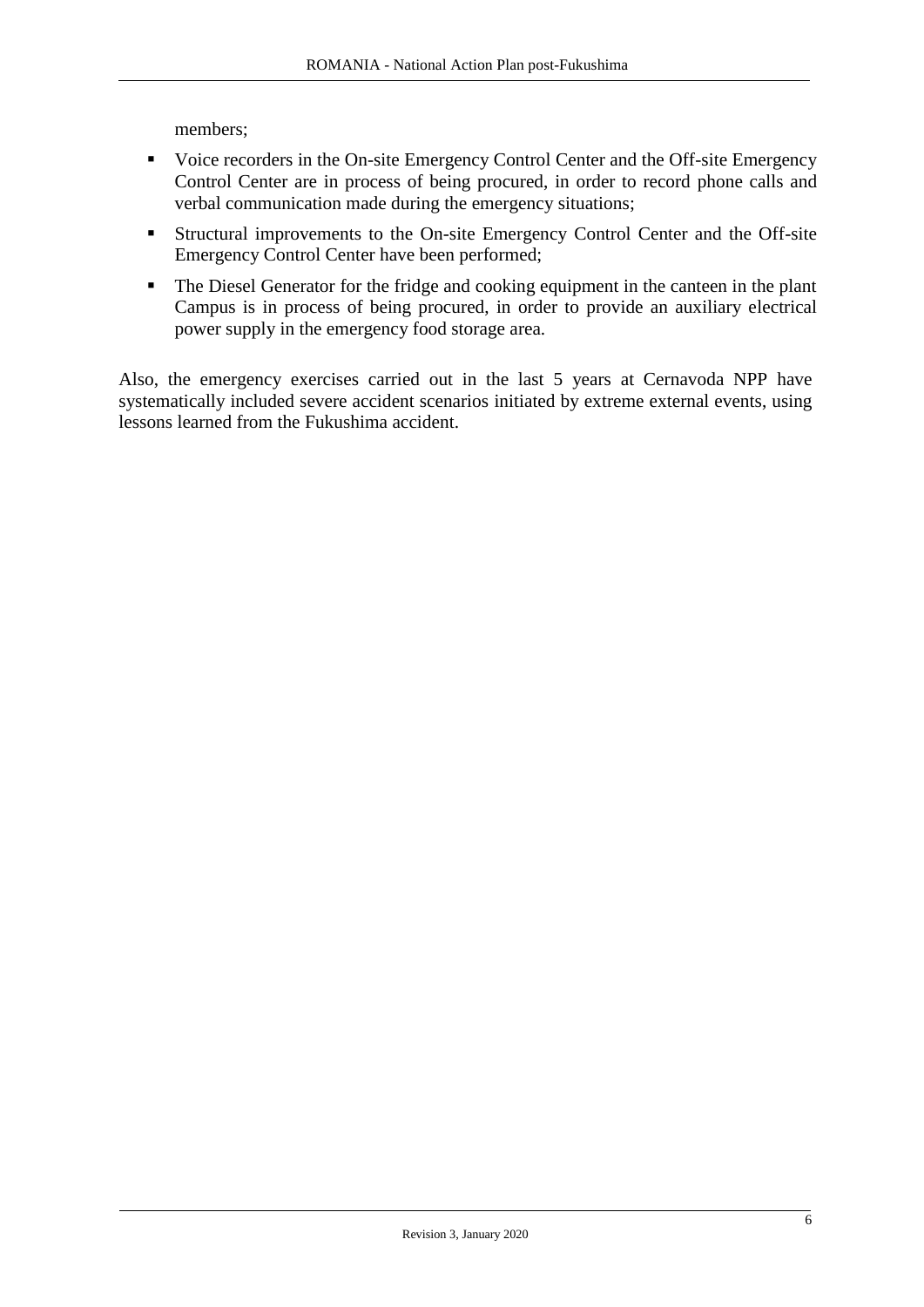#### **ANNEX**

#### **Romanian Action Plan post-Fukushima - Summary of improvement activities**

The latest status of the Romanian National Action Plan is summarized in the table below, which provides an outline of the main improvement activities resulting from the post-Fukushima safety reviews performed to date. The table identifies, for each action, the organization(s) responsible for implementation (SNN - the licensee, CNCAN, or both), the status of the action (implemented, in progress, planned or under evaluation) and the target date for completion. The status of the actions reflects the situation as of December 2019.

CNCAN monitors the licensee's progress in the implementation of the planned improvements and continues to perform safety reviews and inspections to ensure that all the opportunities for improvement are properly addressed taking account of the lessons learned from the Fukushima accident.

| <b>Action</b>                                                                                                                                                                                                           | <b>Responsible for</b><br>implementation | <b>Status</b> | <b>Target date for implementation</b>                                          |
|-------------------------------------------------------------------------------------------------------------------------------------------------------------------------------------------------------------------------|------------------------------------------|---------------|--------------------------------------------------------------------------------|
|                                                                                                                                                                                                                         |                                          |               | Topic 1 – External events (earthquakes, floods and extreme weather conditions) |
| 1.<br>Review<br>the<br>specific<br>procedure which is in place<br>weather<br>for<br>extreme<br>conditions<br>order<br>in<br>$\overline{f}$<br>include<br>the<br>appropriate<br>proactive actions for plant<br>shutdown. | <b>SNN</b>                               | Implemented   |                                                                                |
| 2. Identification of potential<br>measures to improve<br>protection against flooding.                                                                                                                                   | <b>SNN</b>                               | Implemented   |                                                                                |
| <b>3.</b> Provision of on-site of<br>sand bags to be used as<br>temporary flood barriers, if<br>required.                                                                                                               | <b>SNN</b>                               | Implemented   |                                                                                |
| 4. Improvement of the<br>seismic robustness of the<br>existing Class I and II<br>batteries.                                                                                                                             | <b>SNN</b>                               | Implemented   |                                                                                |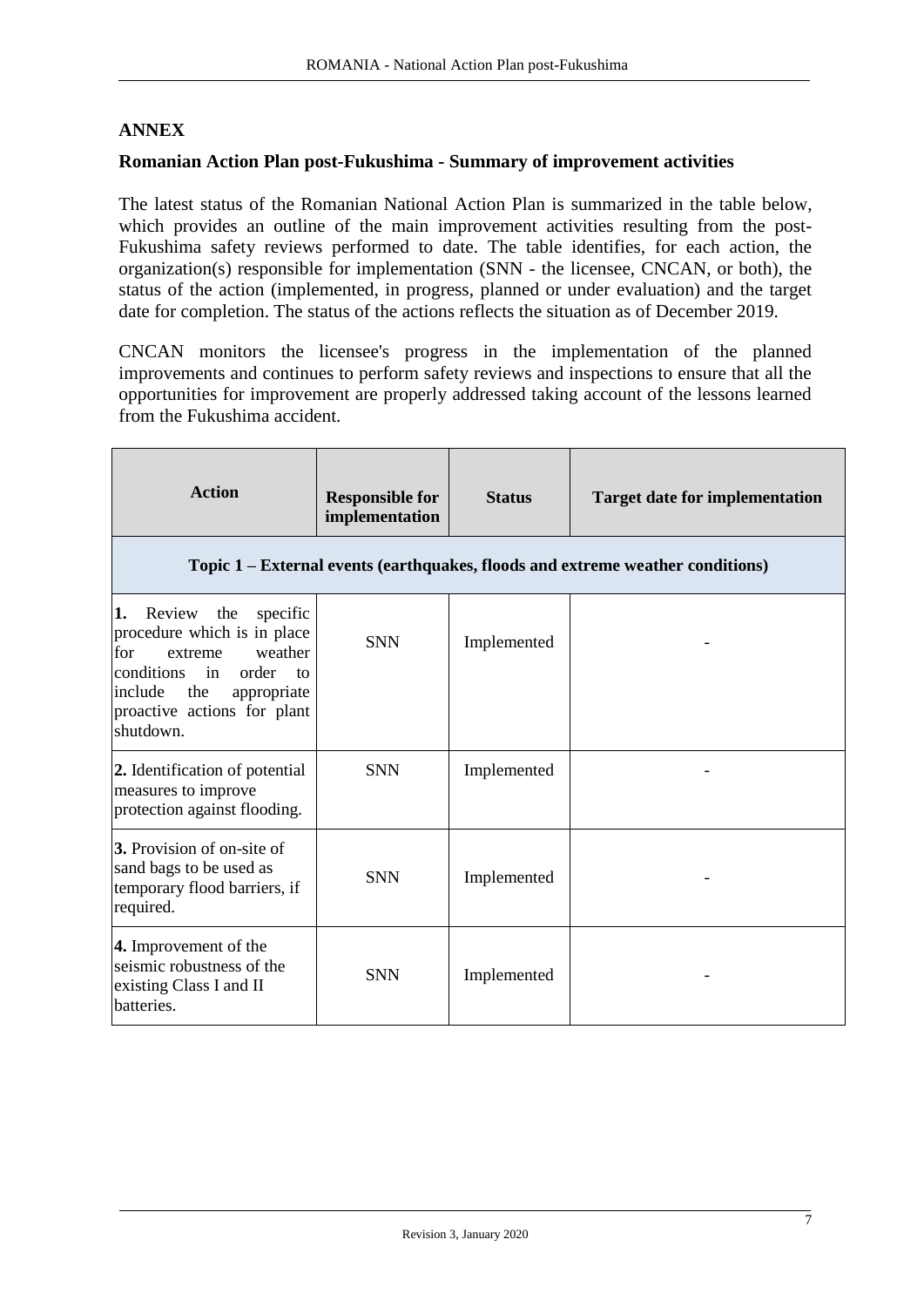| <b>Action</b>                                                                                                                                                                                                                                                                                                                                                                                                                              | <b>Responsible for</b><br>implementation | <b>Status</b> | <b>Target date for implementation</b>                                                                                                                                                                               |
|--------------------------------------------------------------------------------------------------------------------------------------------------------------------------------------------------------------------------------------------------------------------------------------------------------------------------------------------------------------------------------------------------------------------------------------------|------------------------------------------|---------------|---------------------------------------------------------------------------------------------------------------------------------------------------------------------------------------------------------------------|
| <b>5.</b> Design modifications to<br>replace selected doors with<br>flood resistant doors and<br>penetrations sealing (for                                                                                                                                                                                                                                                                                                                 | <b>SNN</b>                               | In progress   | <b>July 2020</b><br>The target date for implementation was<br>initially the end of 2014, but the scope<br>of work has been extended.                                                                                |
| improving the volumetric<br>protection of the buildings<br>containing safety related<br>equipment located in rooms<br>below plant platform level).                                                                                                                                                                                                                                                                                         |                                          |               | All identified flood resistant doors<br>(around 50) were installed in Unit 1<br>and Unit 2. All design changes<br>identified in rev. 0 of the MPA#1094<br>(flood doors and penetration sealing)<br>are implemented. |
|                                                                                                                                                                                                                                                                                                                                                                                                                                            |                                          |               | Still in progress are the activities to<br>improve penetrations<br>sealing<br>of<br>selected T/B rooms as per rev. 2 of<br>MPA#1094.                                                                                |
|                                                                                                                                                                                                                                                                                                                                                                                                                                            |                                          |               | The change of the target date for<br>implementation<br>due<br>was<br>the<br>to<br>complexity<br>of<br>the<br>engineering<br>solutions for penetrations' sealing.                                                    |
|                                                                                                                                                                                                                                                                                                                                                                                                                                            |                                          |               | The remaining activities are introduced<br>in the Work Management System and<br>are monitored.                                                                                                                      |
| <b>6.</b> The seismic walk-downs<br>and subsequent seismic<br>robustness analyses done as<br>part of the seismic margin<br>assessment have not<br>revealed a need for any<br>safety significant design<br>change. However, several<br>recommendations resulted<br>from these inspections,<br>which have been included in<br>the regular plant seismic<br>housekeeping program.<br>These do not impact on the<br>seismic margin assessment. | <b>SNN</b>                               | Implemented   |                                                                                                                                                                                                                     |
| 7. The regulator to consider<br>routine inspections of the<br>flood protection design<br>features.                                                                                                                                                                                                                                                                                                                                         | <b>CNCAN</b>                             | Implemented   |                                                                                                                                                                                                                     |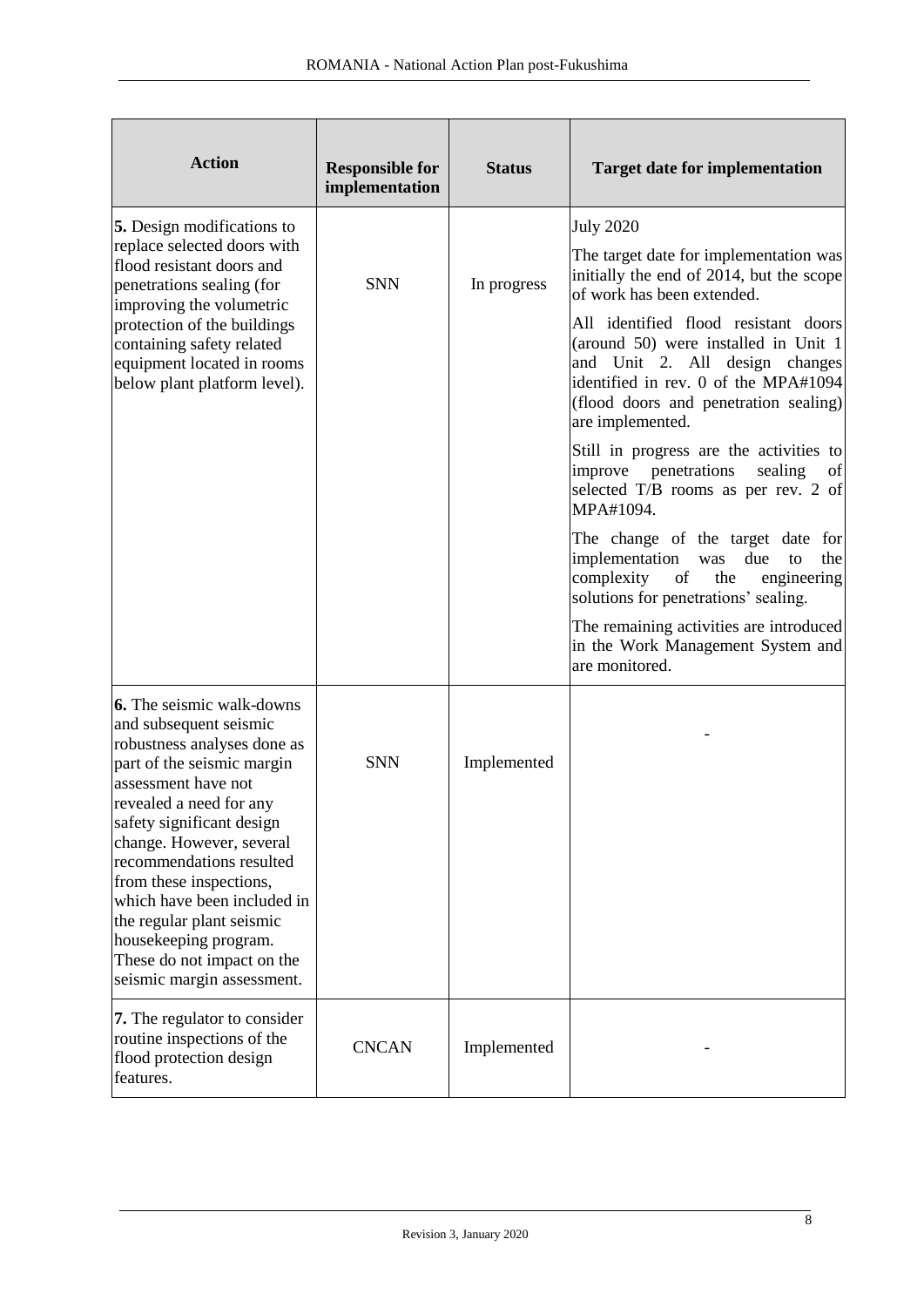| <b>Action</b>                                                                                                                                                                                                                                                                                                                                                                                                                                                                                                     | <b>Responsible for</b><br>implementation | <b>Status</b> | <b>Target date for implementation</b>                                                                                                                                                                                                                                                              |
|-------------------------------------------------------------------------------------------------------------------------------------------------------------------------------------------------------------------------------------------------------------------------------------------------------------------------------------------------------------------------------------------------------------------------------------------------------------------------------------------------------------------|------------------------------------------|---------------|----------------------------------------------------------------------------------------------------------------------------------------------------------------------------------------------------------------------------------------------------------------------------------------------------|
| 8. The peer review<br>recommended that a seismic<br>level comparable to the SL-1<br>of IAEA leading to plant<br>shutdown and inspection is<br>established.<br>It was suggested to the<br>regulator to consider<br>implementing adequate<br>regulations. Currently the<br>actions taken by the licensee<br>following an earthquake are<br>based on decision making<br>criteria that include the<br>estimated damage to the<br>plant (walkdowns using a<br>specific procedure) rather<br>than on pre-defined level. | <b>CNCAN</b>                             | Implemented   | Cernavoda NPP has established the<br>SL-1 level.<br>regulation<br>The<br><b>NSN-06</b><br>the<br>on<br>of nuclear<br>protection<br>installations<br>against external events of natural<br>origin has been published in January<br>2015.                                                            |
| 9. Elaboration of more<br>detailed regulatory<br>requirements on the<br>protection of NPPs against<br>extreme external events,<br>taking account of the<br>lessons learned from the<br>Fukushima accident and of<br>the results of the "stress"<br>tests" peer reviews.                                                                                                                                                                                                                                           | <b>CNCAN</b>                             | Implemented   | regulation<br>The<br><b>NSN-06</b><br>the<br>on<br>protection of nuclear<br>installations<br>against external events of natural<br>origin has been published in January<br>2015.                                                                                                                   |
| 10. The peer review<br>concluded that there is only<br>little information about<br>margins to cliff edges due to<br>external events and weak<br>points. Further work is<br>proposed in this area and it<br>is recommended that<br>CNCAN obtains good<br>quality programs from<br>licensees and ensures that<br>the work is appropriately<br>followed up.                                                                                                                                                          | <b>CNCAN</b>                             | Implemented   | The regulation of NSN-06 includes<br>requirements on the assessment of<br>cliff-edge effects due to external events<br>of natural events.<br>Based on the assessments implemented<br>so far, it was concluded that the<br>existing safety margins are sufficient to<br>prevent cliff-edge effects. |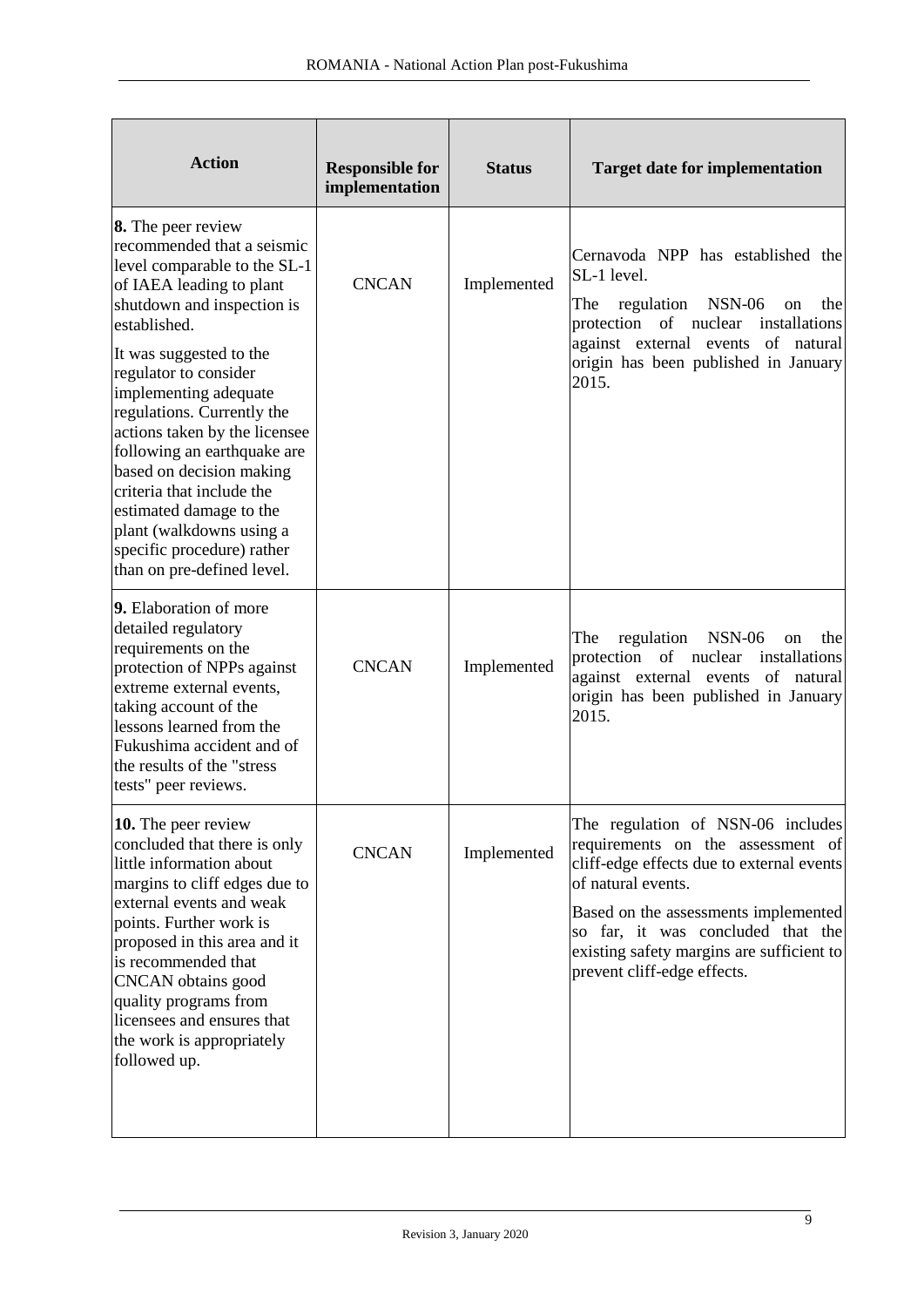| <b>Action</b>                                                                                                                                                                                                                    | <b>Responsible for</b><br>implementation | <b>Status</b>                  | <b>Target date for implementation</b>                                                                                                                                                                                                                                                                                                                                                                                                                                                                                                                                                                                                                                                            |
|----------------------------------------------------------------------------------------------------------------------------------------------------------------------------------------------------------------------------------|------------------------------------------|--------------------------------|--------------------------------------------------------------------------------------------------------------------------------------------------------------------------------------------------------------------------------------------------------------------------------------------------------------------------------------------------------------------------------------------------------------------------------------------------------------------------------------------------------------------------------------------------------------------------------------------------------------------------------------------------------------------------------------------------|
|                                                                                                                                                                                                                                  |                                          | <b>Topic 2 – Design Issues</b> |                                                                                                                                                                                                                                                                                                                                                                                                                                                                                                                                                                                                                                                                                                  |
| 11. Procurement and testing<br>of mobile equipment (e.g.<br>mobile diesel generators,<br>mobile pumps, connections,<br>$etc.$ ).                                                                                                 | <b>SNN</b>                               | Implemented                    |                                                                                                                                                                                                                                                                                                                                                                                                                                                                                                                                                                                                                                                                                                  |
| 12. Provision of a facility to<br>open the MSSVs after a<br>SBO.                                                                                                                                                                 | <b>SNN</b>                               | Implemented                    |                                                                                                                                                                                                                                                                                                                                                                                                                                                                                                                                                                                                                                                                                                  |
| 13. Provision of connection<br>facilities required to add<br>water using fire fighters<br>trucks and flexible conduits<br>to supply the primary side<br>of the RSW/RCW heat<br>exchangers and SGs under<br>emergency conditions. | <b>SNN</b>                               | Implemented                    |                                                                                                                                                                                                                                                                                                                                                                                                                                                                                                                                                                                                                                                                                                  |
| 14.<br>Specific<br>emergency<br>procedures<br>operating<br>to<br>cope with Station Blackout<br>and Loss of Spent Fuel Pool<br>Cooling events.                                                                                    | <b>SNN</b>                               | Implemented                    |                                                                                                                                                                                                                                                                                                                                                                                                                                                                                                                                                                                                                                                                                                  |
| <b>15.</b> The option of charging<br>the batteries or the<br>installation of a<br>supplementary<br>uninterruptible power<br>supply for the SCA is being<br>considered by the licensee<br>as a potential improvement.             | <b>SNN</b>                               | Implemented                    | A few options to supply plants critical<br>parameters from SCA, during severe<br>accident (SBO), from a seismically<br>qualified power supply, were analyzed<br>and documented. These options are in<br>addition to existing modification for<br>supplying SCA panels from the large<br>mobile Diesel generators, which is<br>implemented.<br>The<br>solution<br>selected<br>for<br>implementation,<br>documented<br>in<br>MPA#EC1973, was to add a new<br>power supply to SCA instrumentation<br>panels from 100 kV mobile Diesels,<br>which are already procured.<br>design modification<br>The<br>package<br>(MWP) also included new, seismically<br>qualified, electrical panels that needed |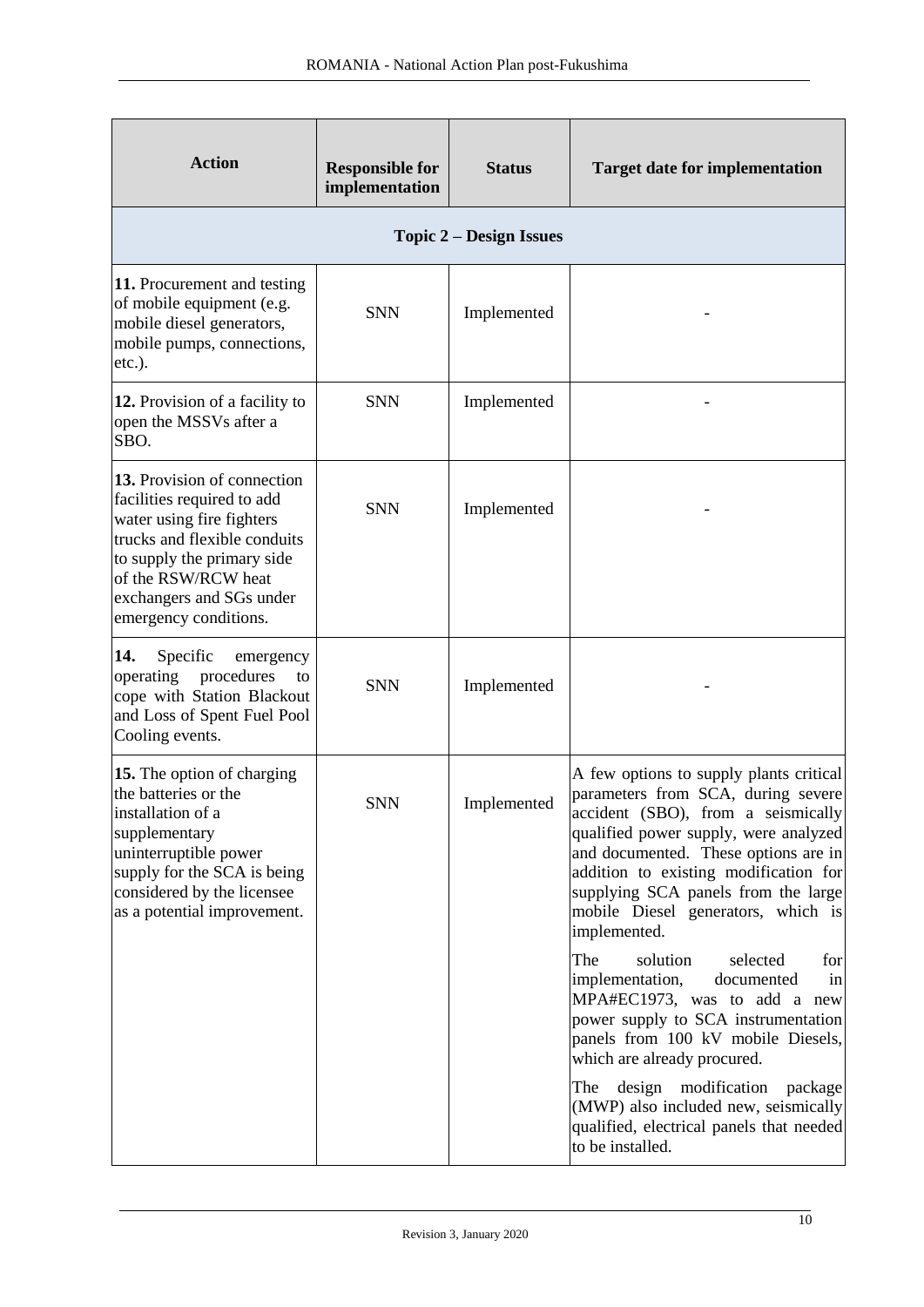| <b>Action</b>                                                                                                                                                                                                                                                                                                                                                     | <b>Responsible for</b><br>implementation | <b>Status</b>                                                            | <b>Target date for implementation</b>                                                                                                                                                                                                                                                                                                     |
|-------------------------------------------------------------------------------------------------------------------------------------------------------------------------------------------------------------------------------------------------------------------------------------------------------------------------------------------------------------------|------------------------------------------|--------------------------------------------------------------------------|-------------------------------------------------------------------------------------------------------------------------------------------------------------------------------------------------------------------------------------------------------------------------------------------------------------------------------------------|
|                                                                                                                                                                                                                                                                                                                                                                   |                                          |                                                                          | Topic 3 – Severe Accident Management and Recovery (On-Site)                                                                                                                                                                                                                                                                               |
| 16. Validation of the station<br>Severe Accident<br><b>Management Guidelines</b><br>(SAMG) through<br>emergency exercises.                                                                                                                                                                                                                                        | <b>SNN</b>                               | Implemented                                                              |                                                                                                                                                                                                                                                                                                                                           |
| 17. Training for severe<br>accident<br>scenarios.<br>including as part of the<br>emergency drills.                                                                                                                                                                                                                                                                | <b>SNN</b>                               | Implemented<br>(Refreshment<br>training is<br>performed<br>periodically) |                                                                                                                                                                                                                                                                                                                                           |
| 18. Special agreements were<br>established with the local<br>and national authorities<br>involved in the emergency<br>response in order to ensure<br>that in case of a SBO<br>coincident with loss of<br>primary UHS the plant has<br>absolute priority to grid re-<br>connection and supply of<br>light and heavy equipment<br>and the necessary diesel<br>fuel. | <b>SNN</b>                               | Implemented                                                              |                                                                                                                                                                                                                                                                                                                                           |
| 19. Accident management<br>provisions for events in the<br>spent fuel pools (natural<br>ventilation for vapours and<br>steam evacuation,<br>seismically qualified fire-<br>water pipe for water make-<br>up).                                                                                                                                                     | <b>SNN</b>                               | Implemented                                                              |                                                                                                                                                                                                                                                                                                                                           |
| 20. Improvement of the<br>existing provisions to<br>facilitate operator actions to<br>prevent a severe accident in<br>SFB (water level and<br>temperature monitoring from<br>outside the SFB building).                                                                                                                                                           | <b>SNN</b>                               | Implemented                                                              | have<br>Design<br>improvements<br>been<br>implemented at both units. Water level<br>installed<br>allow<br>to<br>gauges<br>were<br>operators SFB level measurement in<br>accident from<br>case of<br>severe<br>an<br>accessible location, outside the SFB<br>building. Portable devices will be used<br>for water temperature measurement. |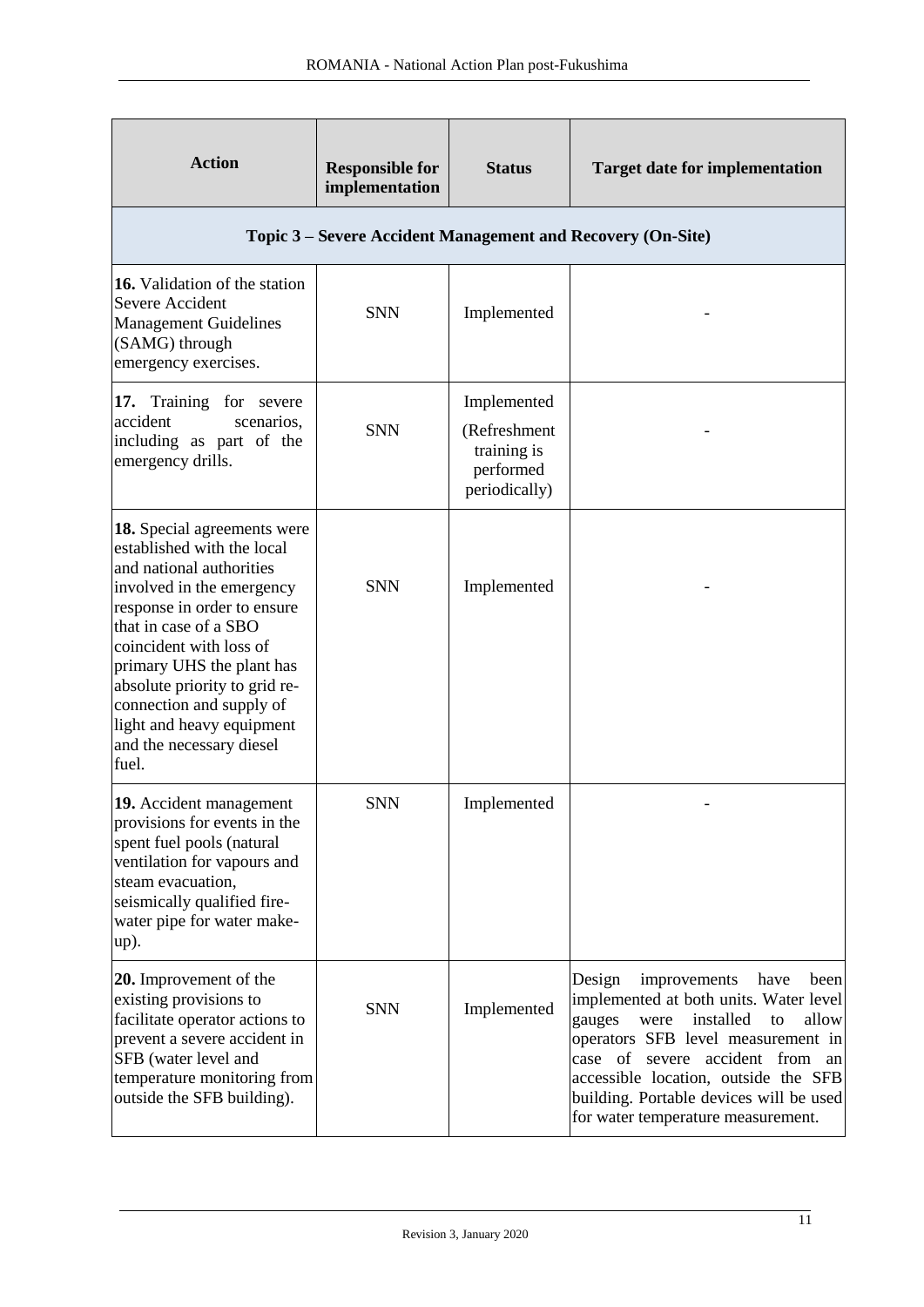| <b>Action</b>                                                                                                                                             | <b>Responsible for</b><br>implementation | <b>Status</b> | <b>Target date for implementation</b>                                                                                                                                                                                                    |
|-----------------------------------------------------------------------------------------------------------------------------------------------------------|------------------------------------------|---------------|------------------------------------------------------------------------------------------------------------------------------------------------------------------------------------------------------------------------------------------|
| <b>21.</b> Installation of PARs for<br>hydrogen management.                                                                                               | <b>SNN</b>                               | Implemented   |                                                                                                                                                                                                                                          |
| 22. Installation of dedicated<br>emergency containment<br>filtered venting system for<br>each NPP unit.                                                   | <b>SNN</b>                               | Implemented   |                                                                                                                                                                                                                                          |
| 23. Additional<br>instrumentation for SA<br>management e.g. hydrogen<br>concentration monitoring in<br>different areas of the reactor<br>building.        | <b>SNN</b>                               | Implemented   |                                                                                                                                                                                                                                          |
| 24. Improvements to the<br>reliability of existing<br>instrumentation by<br>qualification to SA<br>conditions and extension of<br>the measurement domain. | <b>SNN</b>                               | Implemented   | The design changes implemented at<br>both Cernavoda Units to improve<br>survivability to SA addressed the<br>following parameters:<br>- R/B pressure,<br>- Calandria Vault level,<br>- moderator level,<br>- Heat Transport temperature. |
| 25. Implementation of a<br>design modification for<br>water make-up to the<br>calandria vessel and the<br>calandria vault                                 | <b>SNN</b>                               | Implemented   |                                                                                                                                                                                                                                          |
| 26. Verification of the<br>completeness of event-<br>based and symptom-based<br>EOPs for all accident<br>situations.                                      | <b>SNN</b><br><b>CNCAN</b>               | Implemented   |                                                                                                                                                                                                                                          |
| 27. Severe accident<br>management requirements<br>to be included in a<br>regulation.                                                                      | <b>CNCAN</b>                             | Implemented   | The regulation with requirements on<br>accident<br>severe<br>management<br>was<br>issued in January 2014.                                                                                                                                |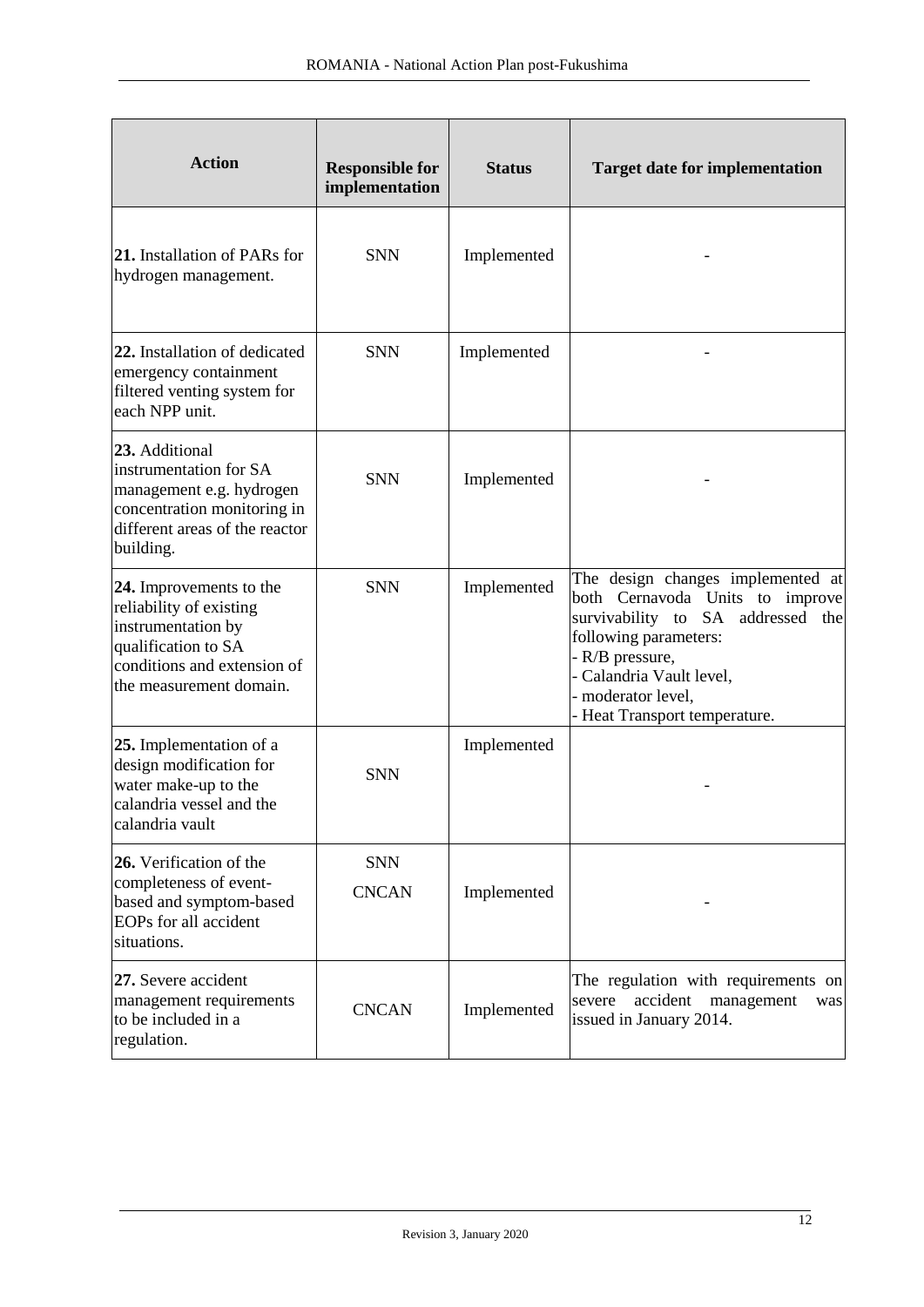| <b>Action</b>                                                                                                                                                                                                                                                                                                                                                                                                                           | <b>Responsible for</b><br>implementation | <b>Status</b> | <b>Target date for implementation</b>                                                                                                                                                                                                                                                                                                                                                                                                                                                                                                                                           |
|-----------------------------------------------------------------------------------------------------------------------------------------------------------------------------------------------------------------------------------------------------------------------------------------------------------------------------------------------------------------------------------------------------------------------------------------|------------------------------------------|---------------|---------------------------------------------------------------------------------------------------------------------------------------------------------------------------------------------------------------------------------------------------------------------------------------------------------------------------------------------------------------------------------------------------------------------------------------------------------------------------------------------------------------------------------------------------------------------------------|
| 28. MCR habitability<br>analysis to be continued<br>(e.g. assessment of total<br>core melt with voluntary<br>venting, implementation of<br>close ventilation circuit with<br>oxygen supply).                                                                                                                                                                                                                                            | <b>SNN</b>                               | Implemented   |                                                                                                                                                                                                                                                                                                                                                                                                                                                                                                                                                                                 |
| 29. Review of Level 1 PSA<br>& completion of Level 2<br>PSA (to include SFB<br>accidents).                                                                                                                                                                                                                                                                                                                                              | <b>SNN</b>                               | Implemented   |                                                                                                                                                                                                                                                                                                                                                                                                                                                                                                                                                                                 |
| <b>30.</b> Measures have been<br>identified (and will be<br>implemented) that aim to<br>improve the reliability of<br>the: (i) communication<br>system and (ii) on-site<br>emergency control centre.                                                                                                                                                                                                                                    | <b>SNN</b>                               | Implemented   |                                                                                                                                                                                                                                                                                                                                                                                                                                                                                                                                                                                 |
| 31. Cernavoda NPP will<br>establish a new seismically<br>qualified location for the<br>on-site emergency control<br>centre and the fire fighters.<br>This location will include<br>important intervention<br>equipment (mobile DGs,<br>mobile diesel engine pumps,<br>fire-fighter engines,<br>radiological emergency<br>vehicles, heavy equipment<br>to unblock roads, etc.) and<br>will be protected against all<br>external hazards. | <b>SNN</b>                               | In progress   | End of 2020<br>The target date was initially set for the<br>end of 2015. It was changed several<br>times due to legal and administrative<br>issues related to transfer of property of<br>the physical location.<br>Until the completion of this action,<br>equivalent<br>measures<br>have<br>been<br>implemented to ensure that all<br>intervention<br>equipment<br>(mobile)<br>Diesels, Diesel fire pump, fire trucks,<br>and so) are protected from external<br>hazards (e.g. the equipment have been<br>relocated so that they would not be<br>impaired by external events). |
| 32. Review of SAMGs<br>taking account of plant<br>modifications and upgrades<br>performed after Fukushima.                                                                                                                                                                                                                                                                                                                              | <b>SNN</b><br><b>CNCAN</b>               | Implemented   |                                                                                                                                                                                                                                                                                                                                                                                                                                                                                                                                                                                 |
| <b>33.</b> The development of<br>SAMGs specifically for<br>shutdown states is under<br>consideration.                                                                                                                                                                                                                                                                                                                                   | <b>SNN</b>                               | Implemented   |                                                                                                                                                                                                                                                                                                                                                                                                                                                                                                                                                                                 |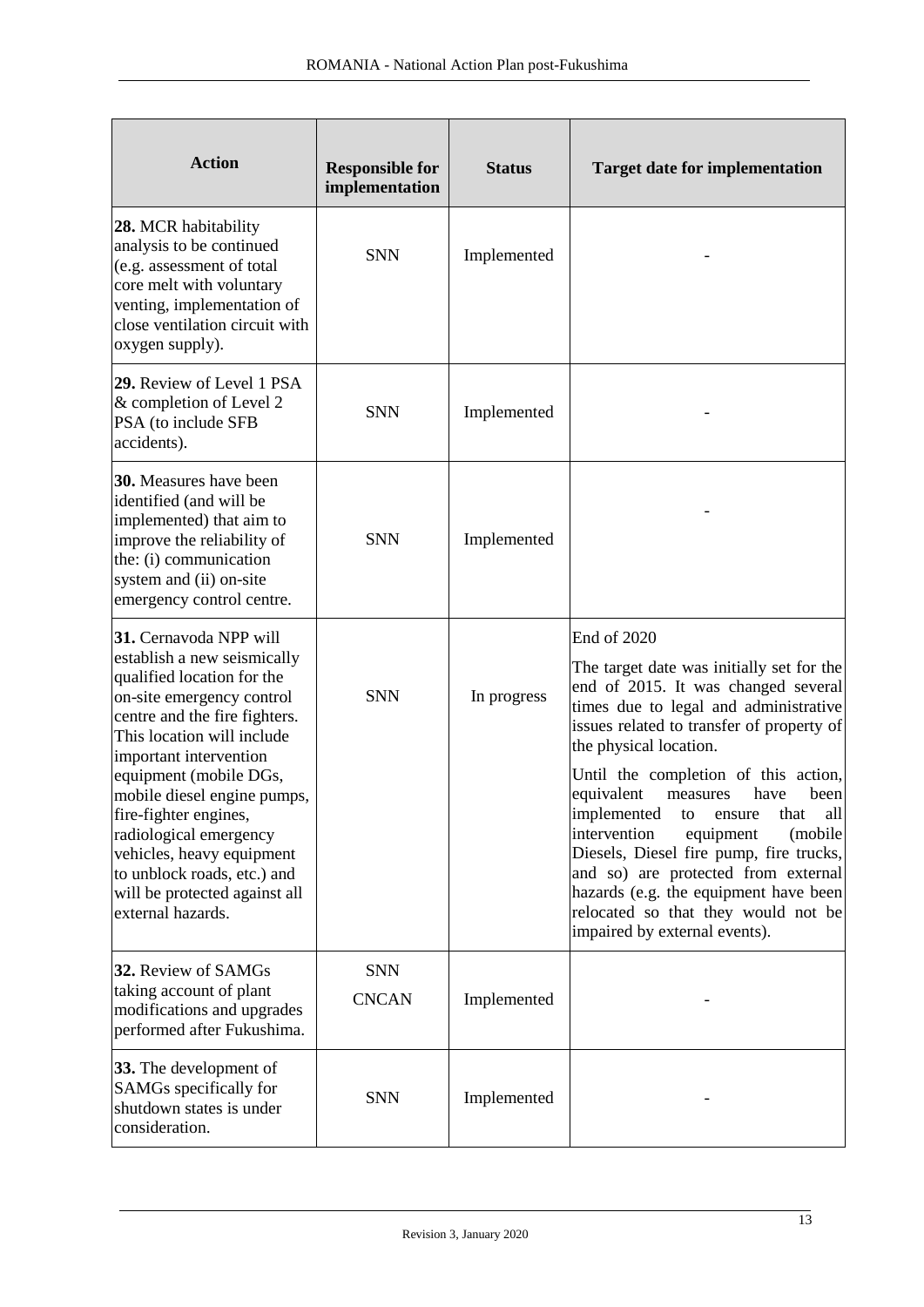| <b>Action</b>                                                                                                                                                                               | <b>Responsible for</b><br>implementation | <b>Status</b>                           | <b>Target date for implementation</b>                                                                                                                                                                                                                                                                              |
|---------------------------------------------------------------------------------------------------------------------------------------------------------------------------------------------|------------------------------------------|-----------------------------------------|--------------------------------------------------------------------------------------------------------------------------------------------------------------------------------------------------------------------------------------------------------------------------------------------------------------------|
|                                                                                                                                                                                             |                                          | <b>Topic 4 – National Organizations</b> |                                                                                                                                                                                                                                                                                                                    |
| 34. Improvement of on-site<br>emergency organization.                                                                                                                                       | <b>SNN</b>                               | Implemented                             |                                                                                                                                                                                                                                                                                                                    |
| <b>35.</b> Review of lessons<br>learned from the Fukushima<br>accident with regard to<br>organizational factors and<br>applicability to national<br>organizations in the nuclear<br>sector. | <b>CNCAN</b><br><b>SNN</b>               | Implemented                             |                                                                                                                                                                                                                                                                                                                    |
| 36. Implementation of<br>recommendations from the<br>2011 IRRS mission.                                                                                                                     | <b>CNCAN</b>                             | Implemented                             | The recommendations from the 2011<br>IRRS mission with regard to regulation<br>and oversight of nuclear installations<br>implemented.<br><b>New</b><br>been<br>have<br>recommendations<br>and<br>suggestions<br>have been issued by the follow-up<br><b>CNCAN</b><br>mission received<br>by<br>in<br>October 2017. |
| 37. Review of the national<br>regulatory framework for<br>nuclear safety to identify<br>and implement actions for<br>improvement.                                                           | <b>CNCAN</b>                             | Implemented                             | All the main regulations relevant for<br>nuclear safety and emergency<br>preparedness and response have been<br>revised. Nevertheless the improvement<br>of the regulatory framework is<br>considered a continuous activity.                                                                                       |
|                                                                                                                                                                                             |                                          |                                         | Topic 5 – Emergency Preparedness and Response and Post-Accident Management                                                                                                                                                                                                                                         |
|                                                                                                                                                                                             |                                          | (Off-Site)                              |                                                                                                                                                                                                                                                                                                                    |
| 38. Review the existing<br>protocol with Public<br>Authorities in order to<br>ensure the necessary<br>support for the Cernavoda<br>NPP personnel in case of<br>severe accident, when the    | <b>SNN</b>                               | Implemented                             |                                                                                                                                                                                                                                                                                                                    |

roads are blocked due to extreme meteorological conditions, natural disasters (earthquakes, flooding, etc.) or other traffic restrictions.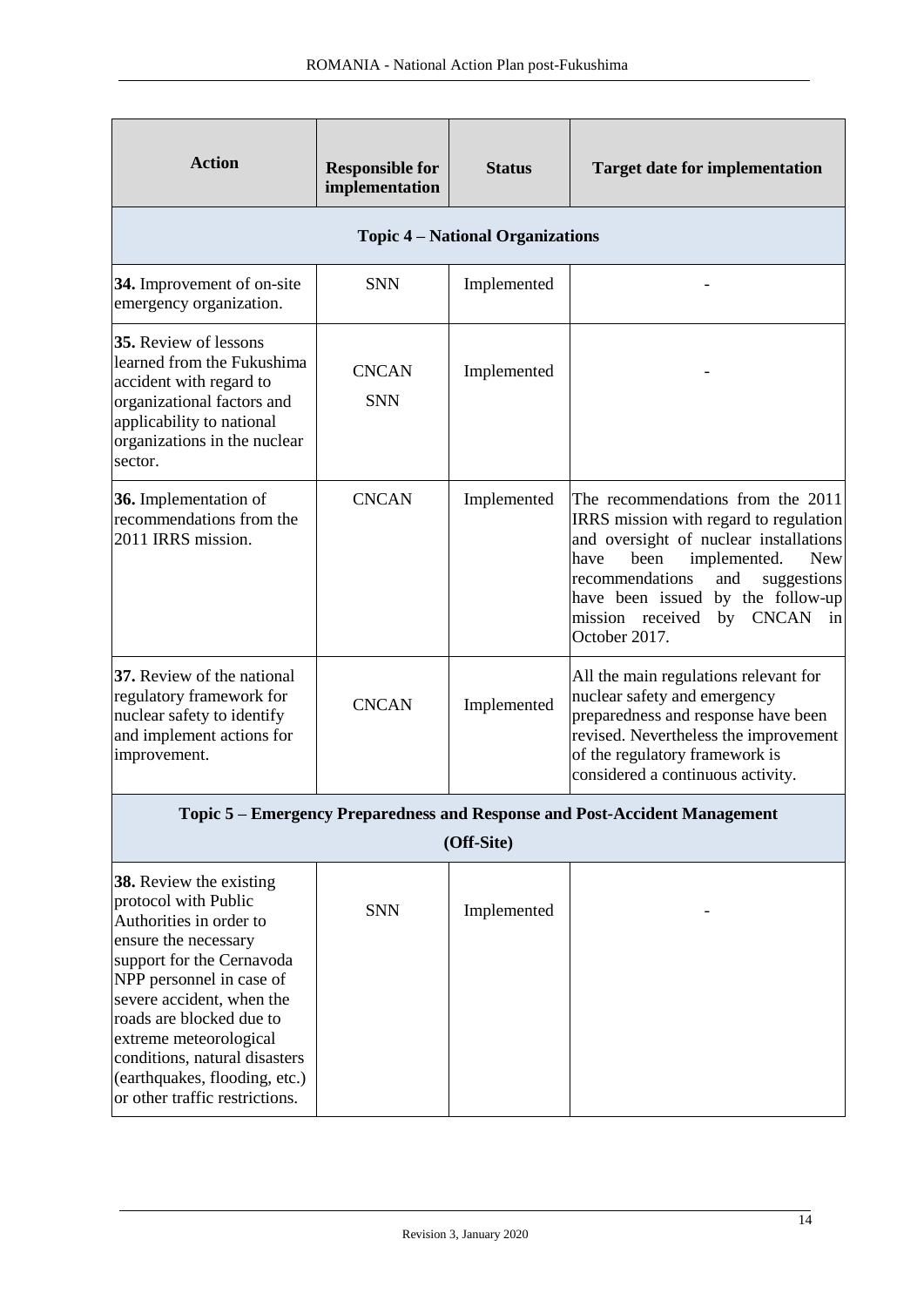| <b>Action</b>                                                                                                                                                                 | <b>Responsible for</b><br>implementation   | <b>Status</b>                              | <b>Target date for implementation</b>                                                                                     |
|-------------------------------------------------------------------------------------------------------------------------------------------------------------------------------|--------------------------------------------|--------------------------------------------|---------------------------------------------------------------------------------------------------------------------------|
| 39. Installation of Special<br><b>Communication Service</b><br>phones in each Main<br>Control Room (Intervention<br>Support Centre) and<br>Secondary Control Area.            | <b>SNN</b>                                 | Implemented                                |                                                                                                                           |
| 40. An alternative off-site<br>emergency control centre is<br>being developed.                                                                                                | <b>SNN</b>                                 | Implemented                                | The new offsite emergency control<br>center was tested during a drill, in<br>December 2015.                               |
| 41. A review of the national<br>off-site response is in<br>progress to take account of<br>the lessons learned from the<br>Fukushima accident.                                 | $CNCAN + other$<br>national<br>authorities | Implemented                                | The regulations and the national plan<br>for emergency preparedness and<br>response have been revised.                    |
|                                                                                                                                                                               |                                            | <b>Topic 6 – International Cooperation</b> |                                                                                                                           |
| 42. Identification and<br>consideration of additional<br>relevant peer-review<br>services.                                                                                    | <b>CNCAN</b><br><b>SNN</b>                 | Implemented                                | This is a continuous activity, controlled<br>operational<br>by<br>the<br>experience<br>processes.                         |
|                                                                                                                                                                               |                                            |                                            | Several OSART and WANO-PEER<br>Review Missions have been conducted<br>at Cernavoda NPP.                                   |
|                                                                                                                                                                               |                                            |                                            | An IRRS follow-up was conducted in<br>2017.                                                                               |
|                                                                                                                                                                               |                                            |                                            | Several<br>relevant<br>benchmarking<br>activities have been conducted by both<br>regulator and licensee.                  |
| 43. Participation in<br>international activities for<br>sharing experience on<br>lessons learned from the<br>Fukushima accident and on<br>actions taken to improve<br>safety. | <b>CNCAN</b><br><b>SNN</b>                 | Implemented                                | Both CNCAN and the licensee have<br>participated and continue to participate<br>in all relevant international activities. |